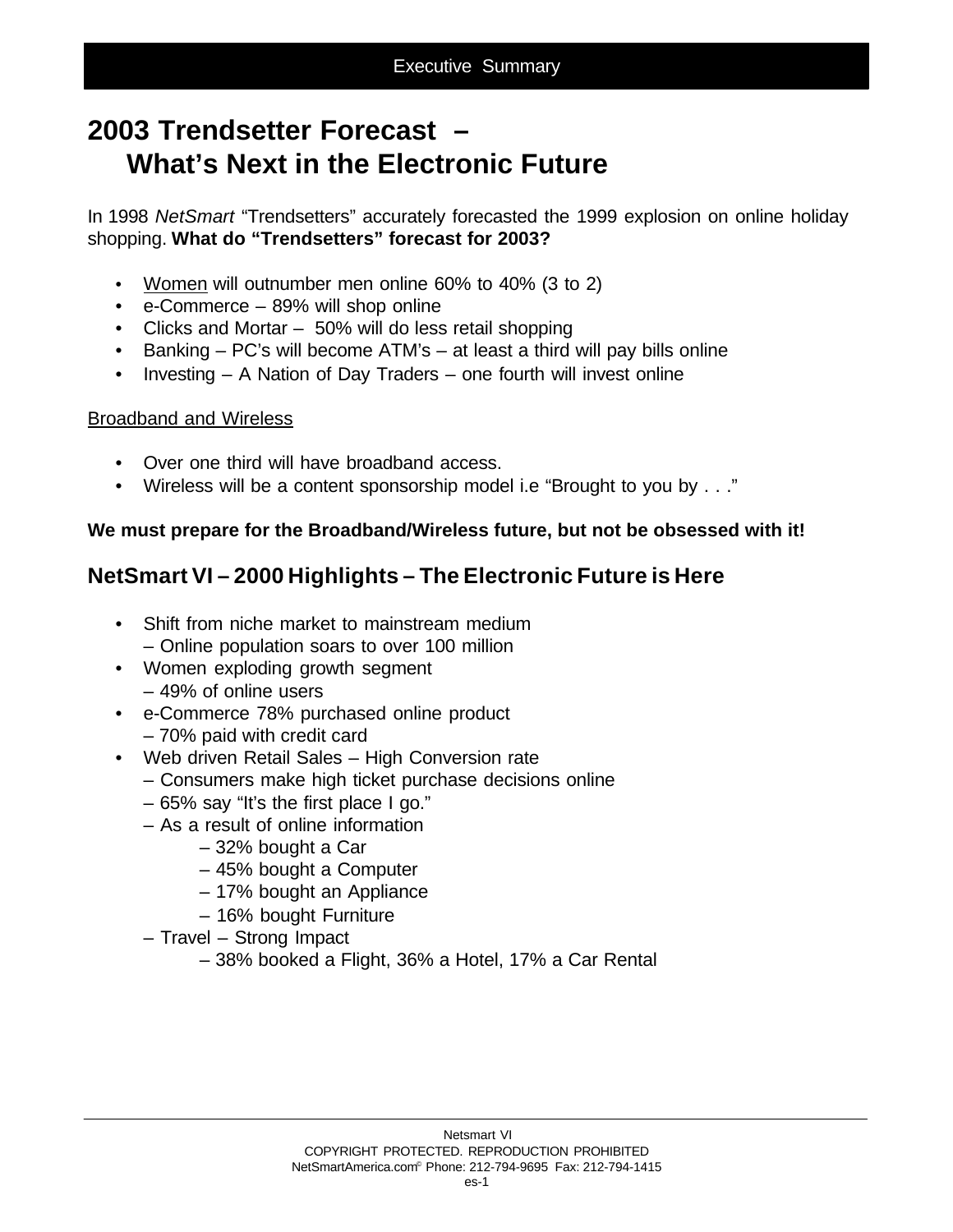#### **Revolution in Financial Industry**

- Banking Passwords replacing Passbooks
	- 21% Bank online, 39% would consider it with secure sites
- Investing Nation of "Day Traders" – 13% Invest online and 37% would consider it for lower rates
- Insurance – 24% visited an Insurance site, 64% want Names of local agents

#### **Branding and Personalization**

The web is being driven by Brand Names instead of dot.coms

#### – **Companies that don't change with their customers soon won't have any**

The 2000 NetSmart VI "Through the Looking Glass" is a breakthrough report that provides the consumer insights into the Electronic future. It provides strategic solutions to the key issues facing marketers in the digital decade – from e-Commerce to Broadband and Wireless to Women to Personalization and Privacy. It takes you into the heads and homes of the online users.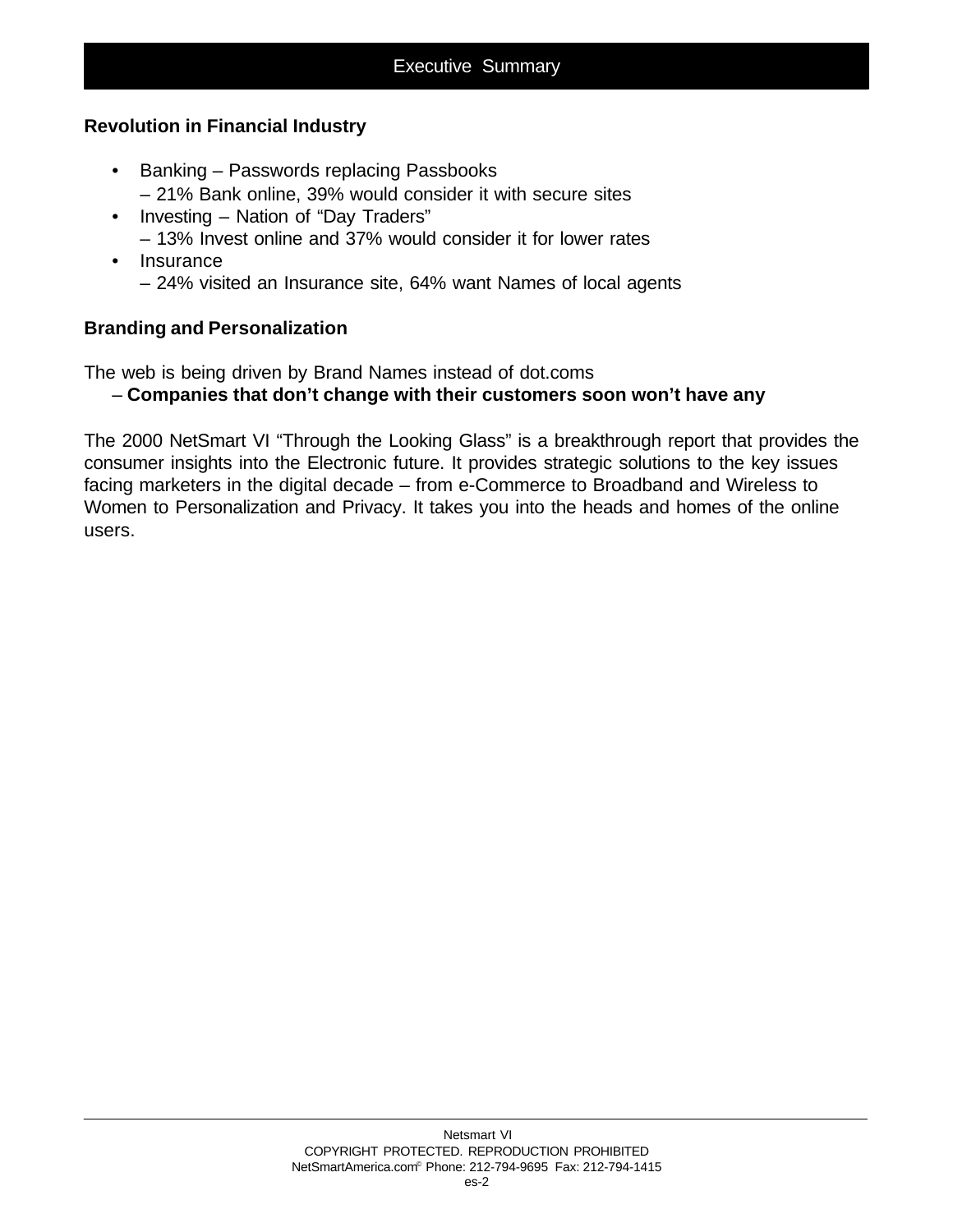# **Consumer Insights into the Cyber Future**

## **The 10 Key Issues of 2000**

- 1. Broadband The Future of Streaming Video
- 2. Wireless Content Sponsorship Opportunities
- 3. Personalization Versus Privacy
- 4. Shift From Niche Market to Mainstream Users
- 5. Women Exploding Growth Segment
- 6. Dramatic Shift in Consumer Behavior
- 7. Trendsetters Forecast the Future
- 8. The Online Goldmine Explosion in e-Commerce
- 9. Websites Drive Retail Sales
- 10. 2000 Year of e-Finance

### **1. Fast Forward to the Broadband – The Future of Streaming Video**

- Pent-up Demand **By 2003, more than a third of online users will have high-speed access.**
- Just 9% heavy online users have high-speed access in 2000.
	- However, an additional 24% would pay \$39.95/month to have it at home.



#### **Broadband-Wireless Future**

#### **Have/Interested by Years Online**

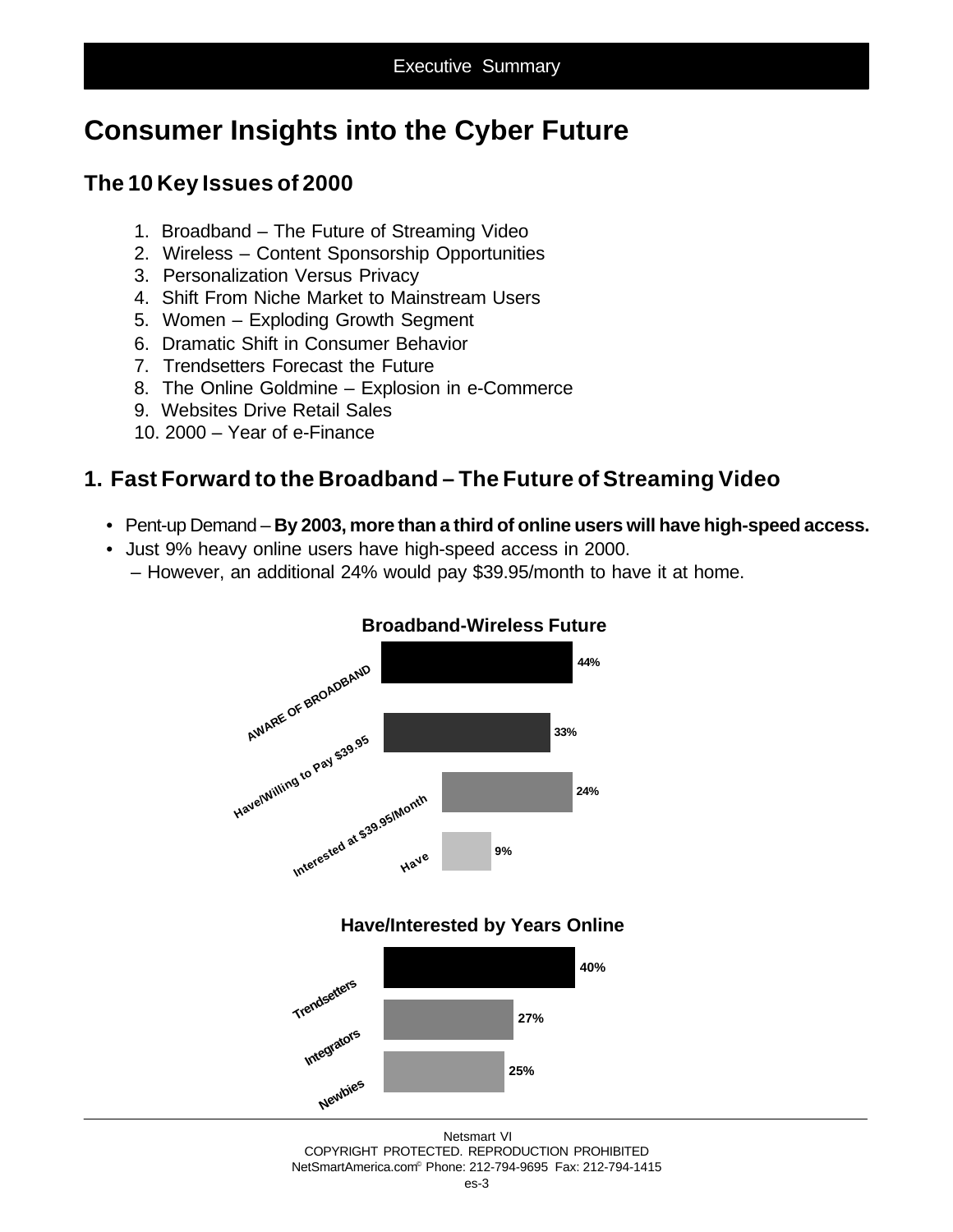### **Profile of Prime Broadband Prospects**

- These 2000 prime Broadband prospects are upper income (\$59,700), 34-year old men who are heavy Internet users (16 ½ hours a week). They are the *NetSmart* "Trendsetters."
- They've "gotten spoiled at work" where 47% have high-speed access.
- • **Length of time online is the key variable.**

 – 40% of NetSmart "Trendsetters" (online 3-plus years) are eager for Broadband, versus 33% of all users.

### **Broadband Obstacles – The Consumer Viewpoint**

#### **Lack of Awareness and Price**

- Only 44% of all online users have even heard of Broadband.
- Most (56%) are unaware of the specific benefits.
- When explained in detail, the majority (67%) are unconvinced that the benefits justify the \$39.95/month cost.

As one quickly calculated, "That's close to \$250 more a year – for what? Frankly, I don't see the benefit."

### **Strategic Marketing Implications**

- Underline the word Marketing
	- Broadband will enable marketers to add streaming video to their site.
	- When considering streaming video, remember high-speed users have a 6-8 minute attention span, 2-3 minute with poor quality.
- Will Broadband be delivered through DSL or cable who cares!
	- Prepare for the Broadband future, but don't be obsessed with it.
- **The medium should never get in the way of the message.**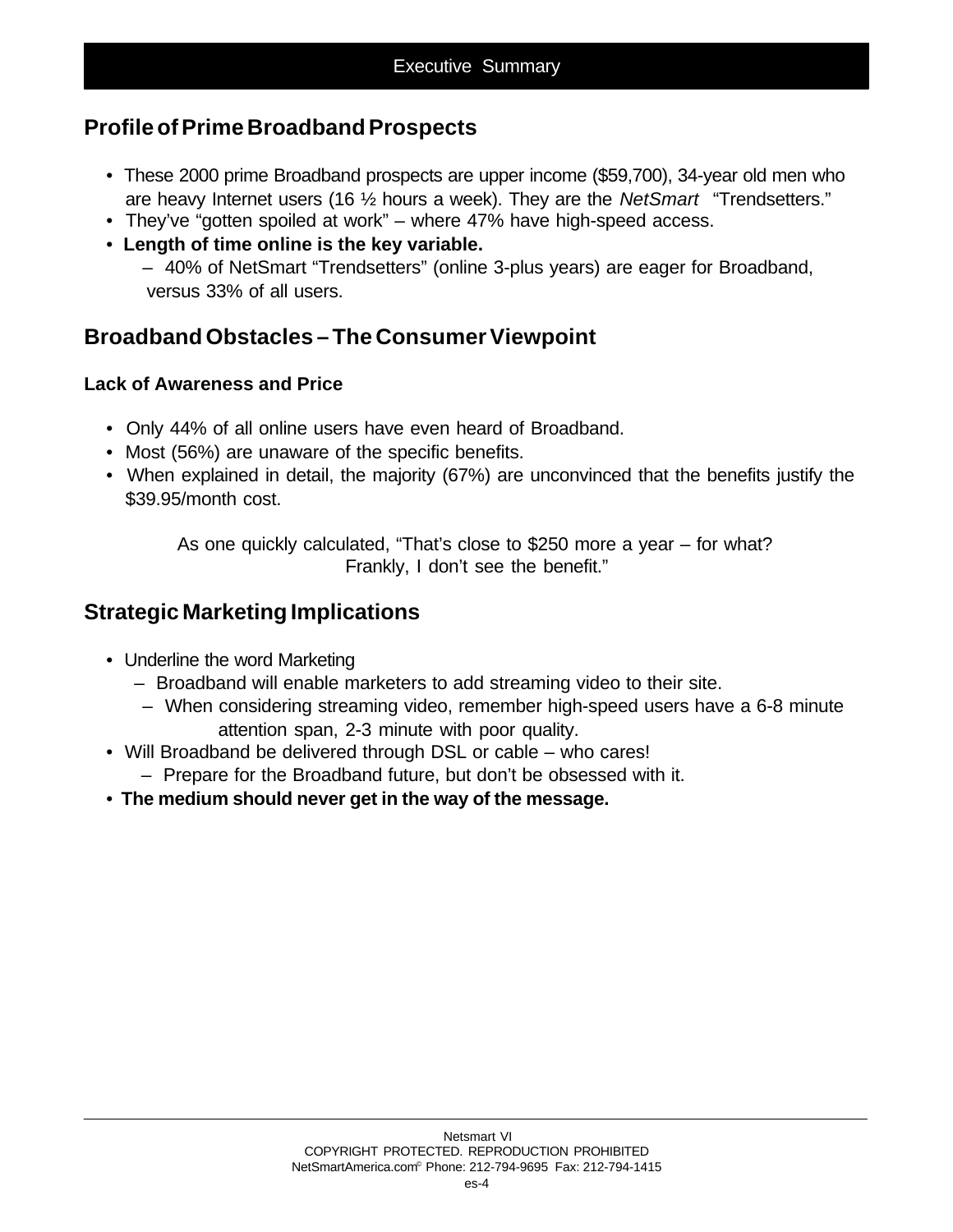## **2. Will there be wireless advertising?**

### **"Wherever there is space, there will be advertising." – David Ogilvy**

• We are living in a highly mobile society. The majority (68%) of online users have at least one wireless device – this is equally true of men (68%) and women (67%).

- Cell phone 60%
- Beepers/pager 26%
- Palm Pilot (PDA) 17%
- **But just 6% have wireless Internet access.**



#### **Wireless Ownership**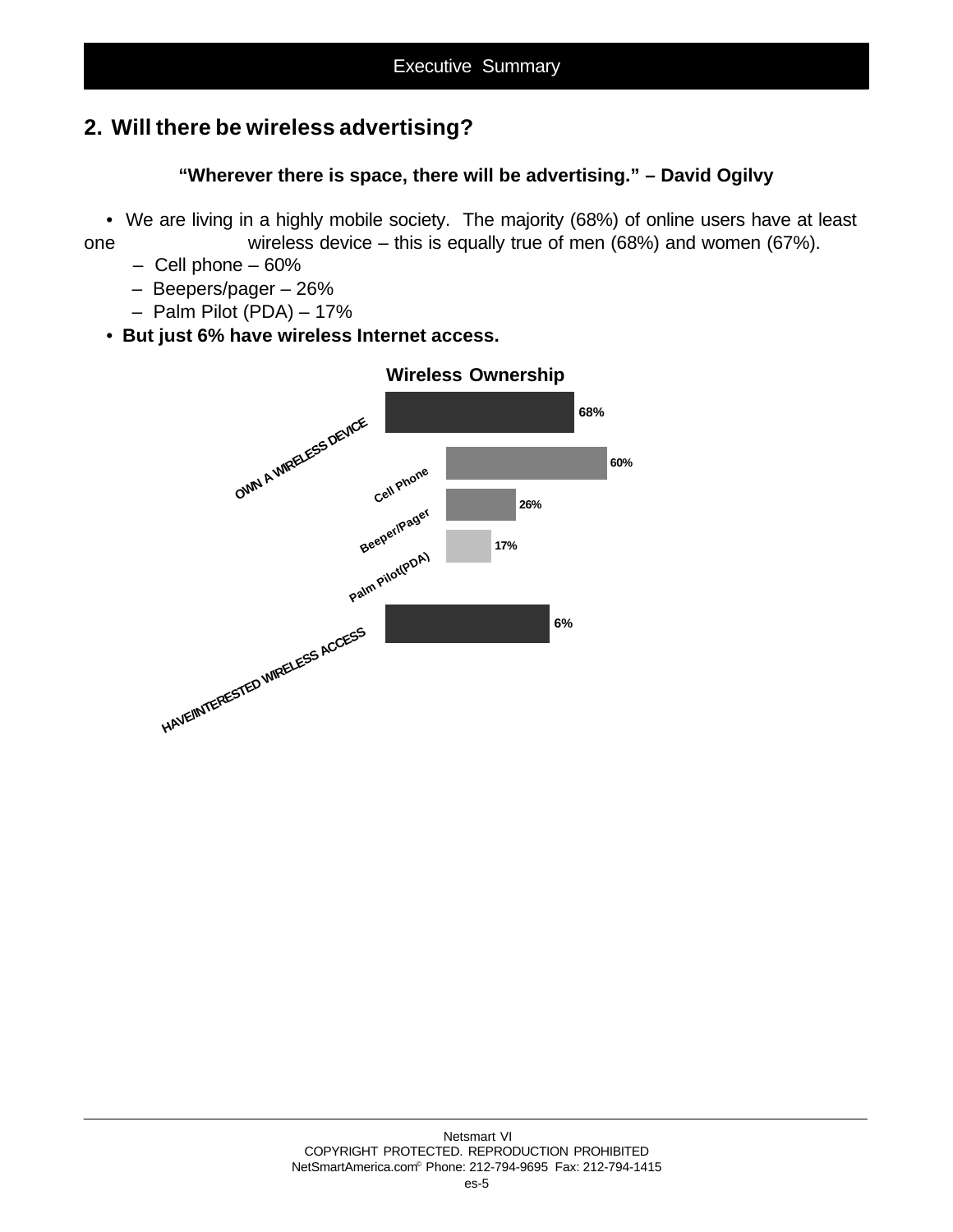## **Wireless Advertising Opportunities and Obstacles**

#### **Obstacles**

- No single U.S. standard
- Consumers pay for advertising received
- Small screen size
- Slow downloading (14.4 at best)

## **Exciting Developments – WAP and 'Net Access Devices**

• A single standard, WAP (Wireless Application Protocol) is being rapidly developed for widespread high-speed Internet access.

## **Marketing Implications**

- By 2001, sponsored content will be the wireless advertising model.
- • **Advertisers will be able to sponsor highly valued content from stock quotes to weather and breaking news, e.g., "Brought to you by…"**
- **"911 Emergency Locators" The FCC has mandated by 2001 that cell phone service providers must identify the exact location of cell phone users within 100 yards for 911 emergencies.**
	- Geo-based Target Marketing with 911 Locators
	- Local retailers can target passers-by with special offers to generate in-store sales.
	- **"Opt-in" permission e-mails or instant messages are crucial to avoid the invasion of privacy/"Big Brother" backlash.**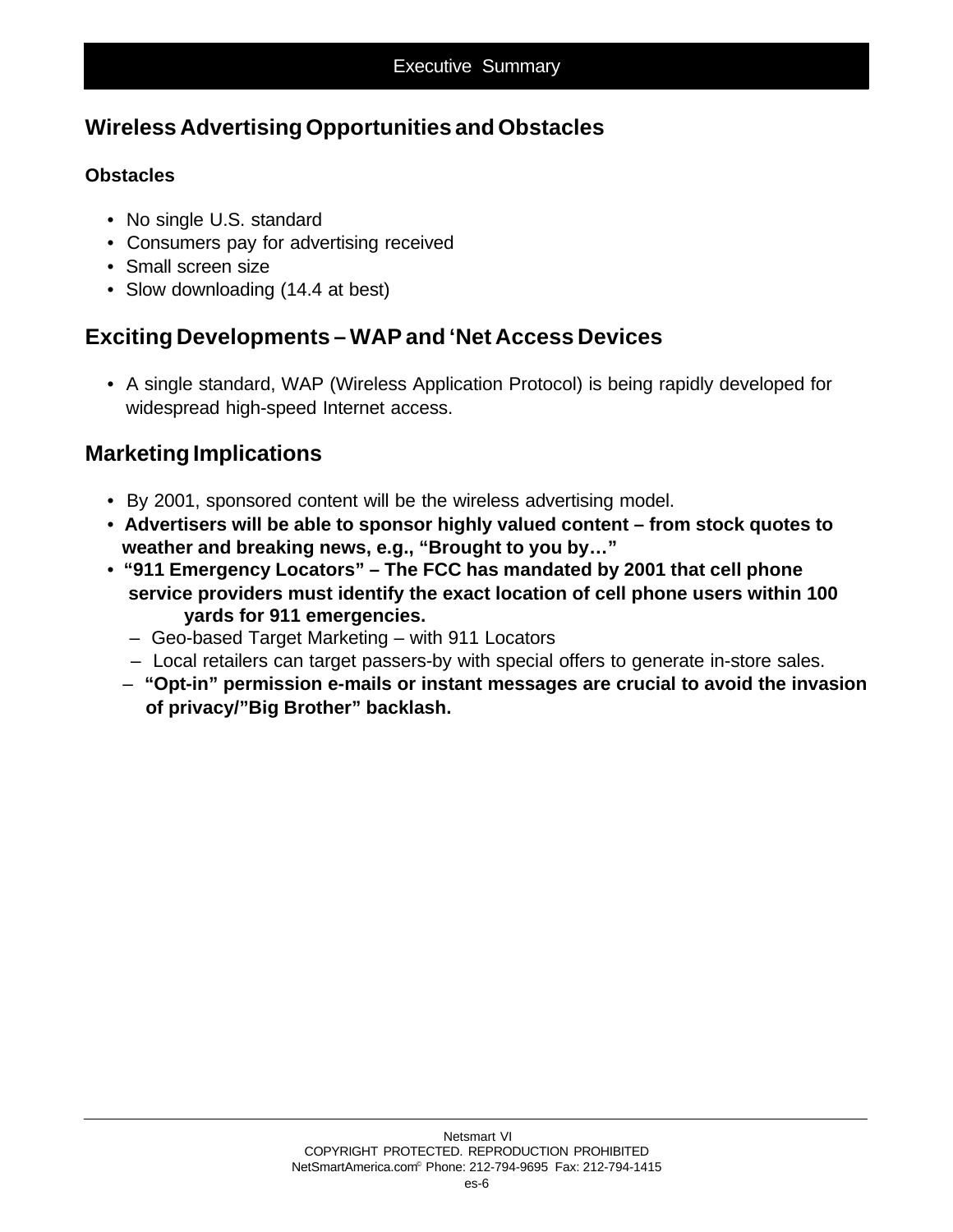### **3. Personalization Versus Privacy Paradox**

#### **"Everyone wants to be understood, but nobody wants to be known." – Cathy cartoon strip**

- Web users place a high premium on personalization (68%).
	- 65% are interested in personalized e-mail offers.
- But an overwhelming 90% have strong privacy concerns.



#### **Personalization vs Privacy**

#### **The strongest concerns:**

- Privacy concerns are both rational and hypothetical.
- Someone Impersonating Them 85%
- Strangers Knowing Their Business 85%
- Selling Information to Third Parties 85%
- Viruses 64%
- Hackers 63%



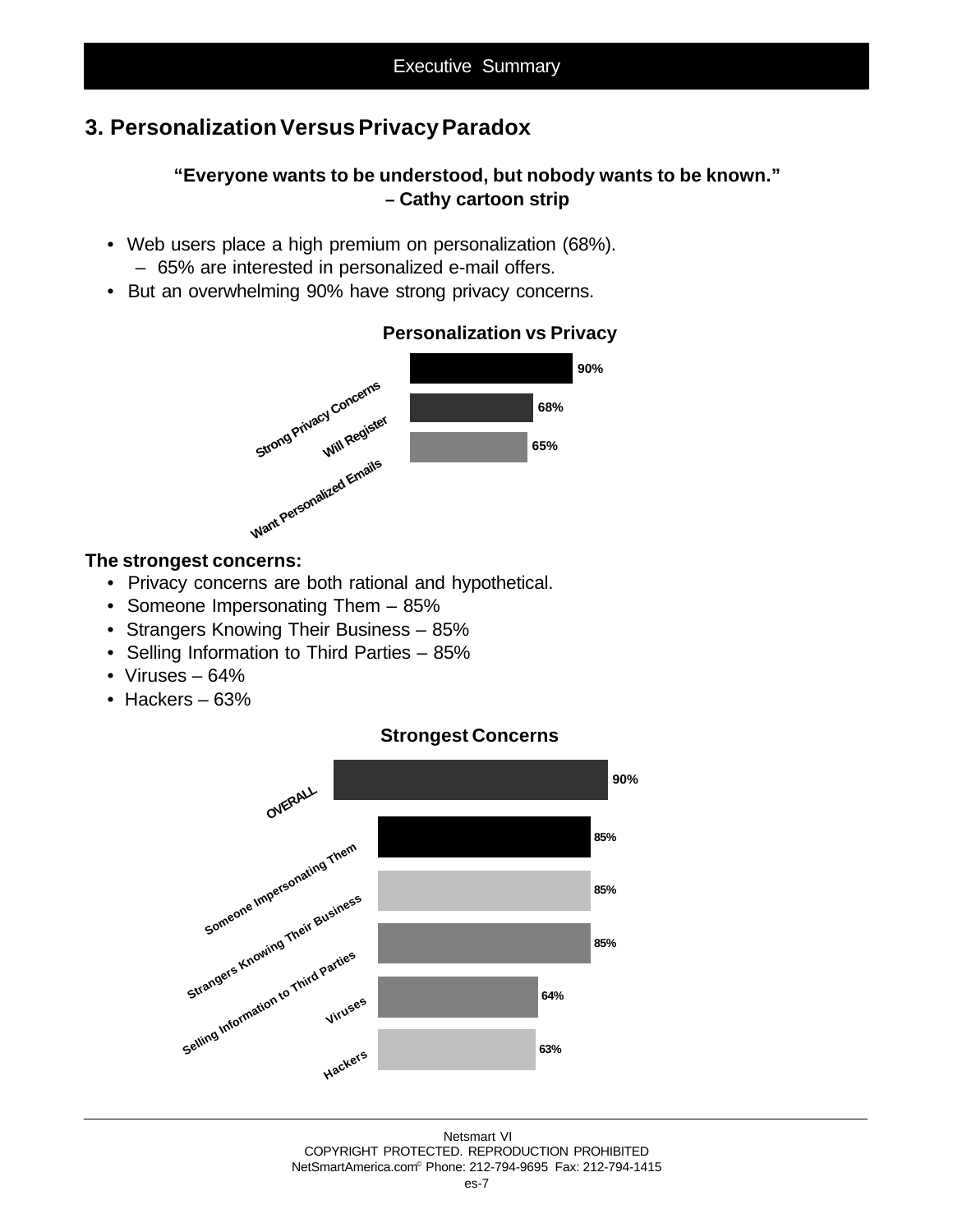### **Four Keys to Resolving The Personalization/Privacy Paradox in Your Favor**

Websites must provide:

- A VERY PROMINENT PRIVACY POLICY LINK ON THEIR HOME PAGE.
- A compelling reason for registering BEFORE asking.
- A restatement of privacy policy at point of registration.
- – **People are much more likely to register if they know your site is safe and secure.**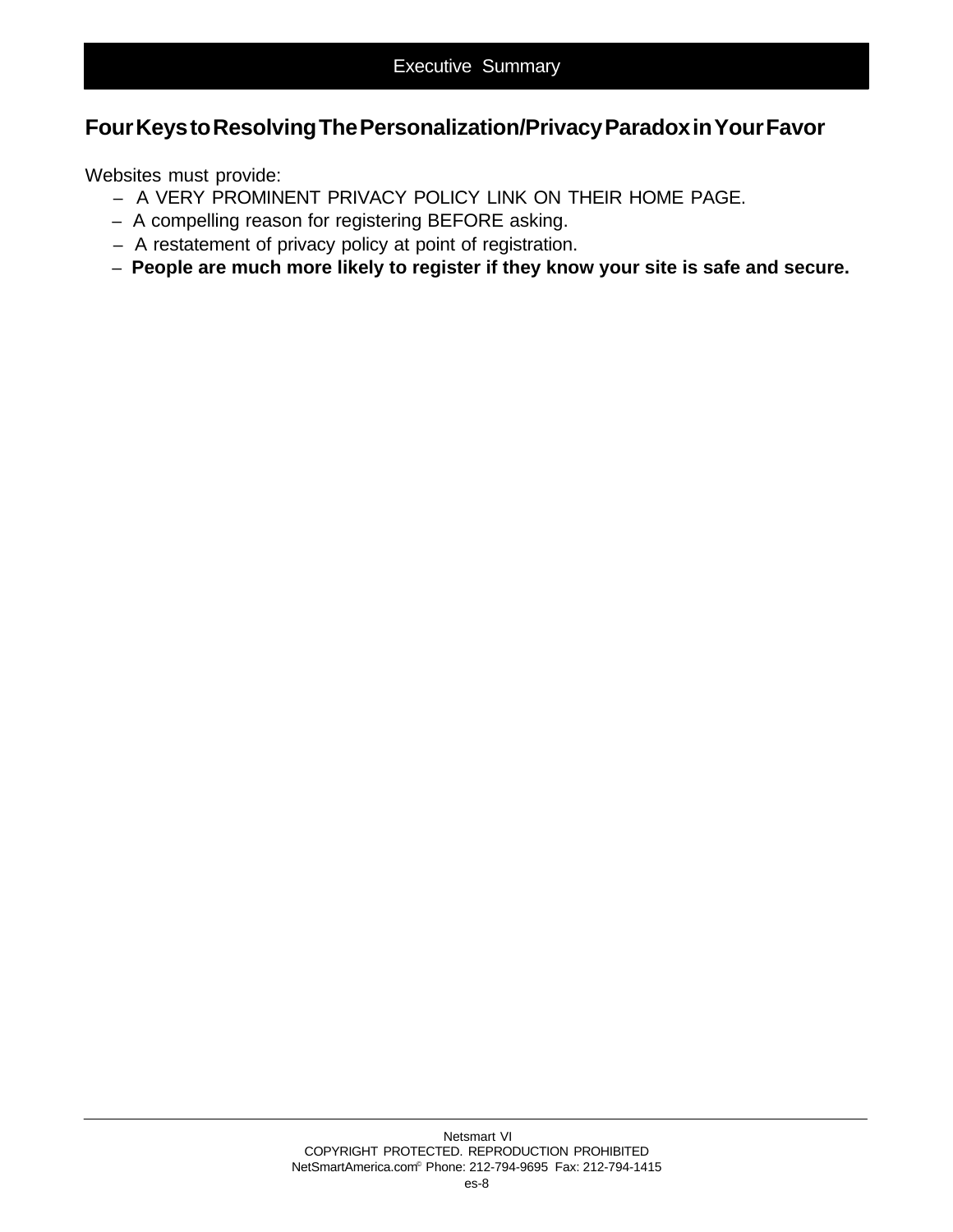### **4. Shift From Niche Market to Mainstream Medium**

- In just three years the Internet has shifted from a niche market to a mainstream medium. – 101 million Americans are online
- These are the prime prospects advertisers spend a fortune to reach.

#### **"America.com" – Online User Profile**

- Gender  $51\%$  men  $49\%$  women
- Median age 43 \$59,600 household income
- 43% have children at home.
- They spend 10 hours a week online at home.
- 38% have access at work They spend 4  $\frac{1}{2}$  hours a week online for themselves.
- 9% have Broadband 24% more would pay \$39.95/month.
- 69% have at least one wireless device.



Netsmart VI COPYRIGHT PROTECTED. REPRODUCTION PROHIBITED NetSmartAmerica.com© Phone: 212-794-9695 Fax: 212-794-1415 es-9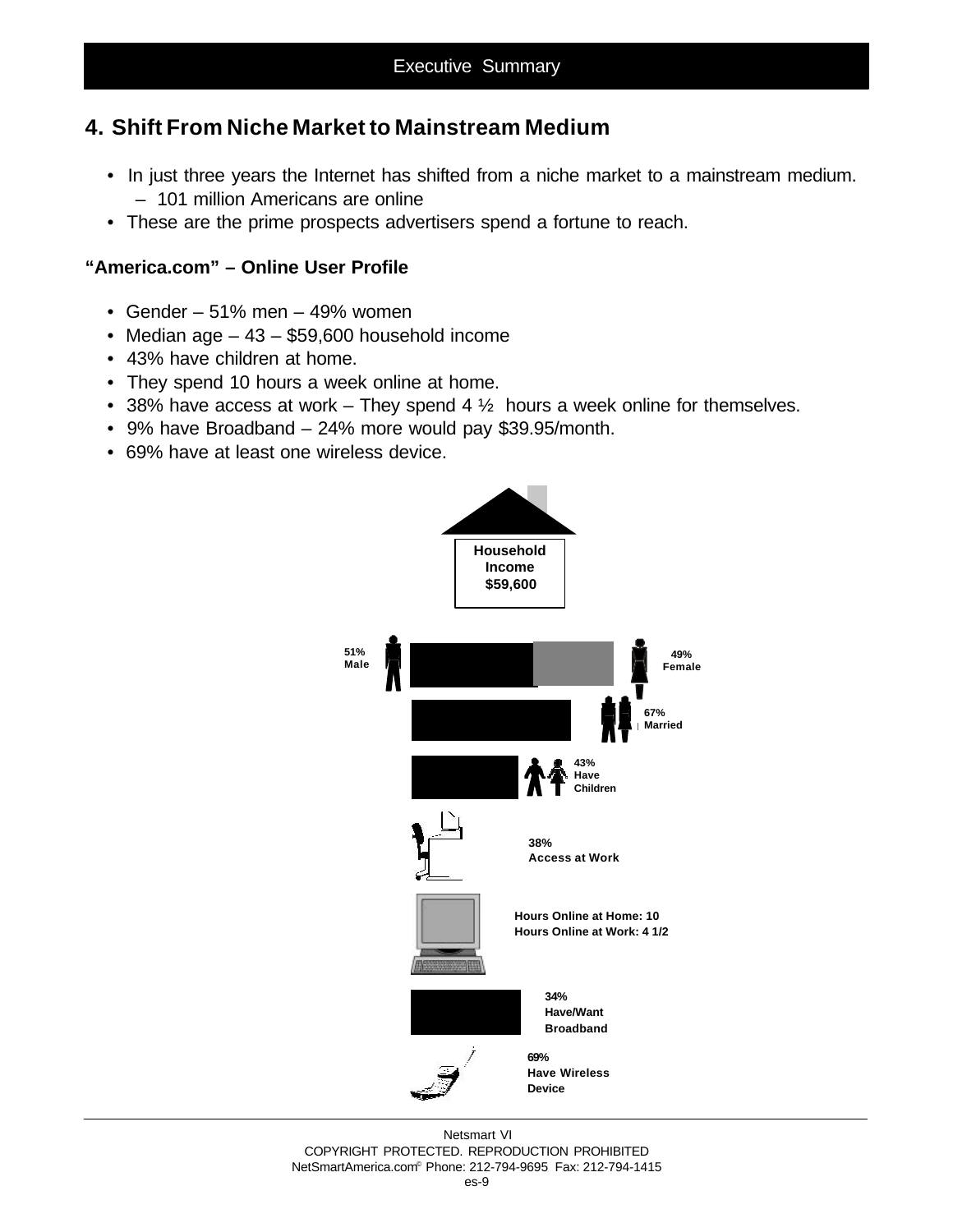### **5. Women Exploding Growth Segment**

- In 1996, women were 18% of online users.
- In 2000, 52% of Newbies and 58% of Integrators are women.
- By 2003, women will outnumber men 60% to 40% (3 to 2).



#### **Explosion in Female Users**

#### **Male/Female Motivational Differences – Stress Benefits Not Features**

- Women focus on the benefits Men zero in on the features
	- Women want to know "How will it help me".
	- Men want to know How it works and what it costs.
	- As one woman said, "Who cares how it works? What will it do for me?"
- Women Require Unique Strategies **Stress Benefits Not Features**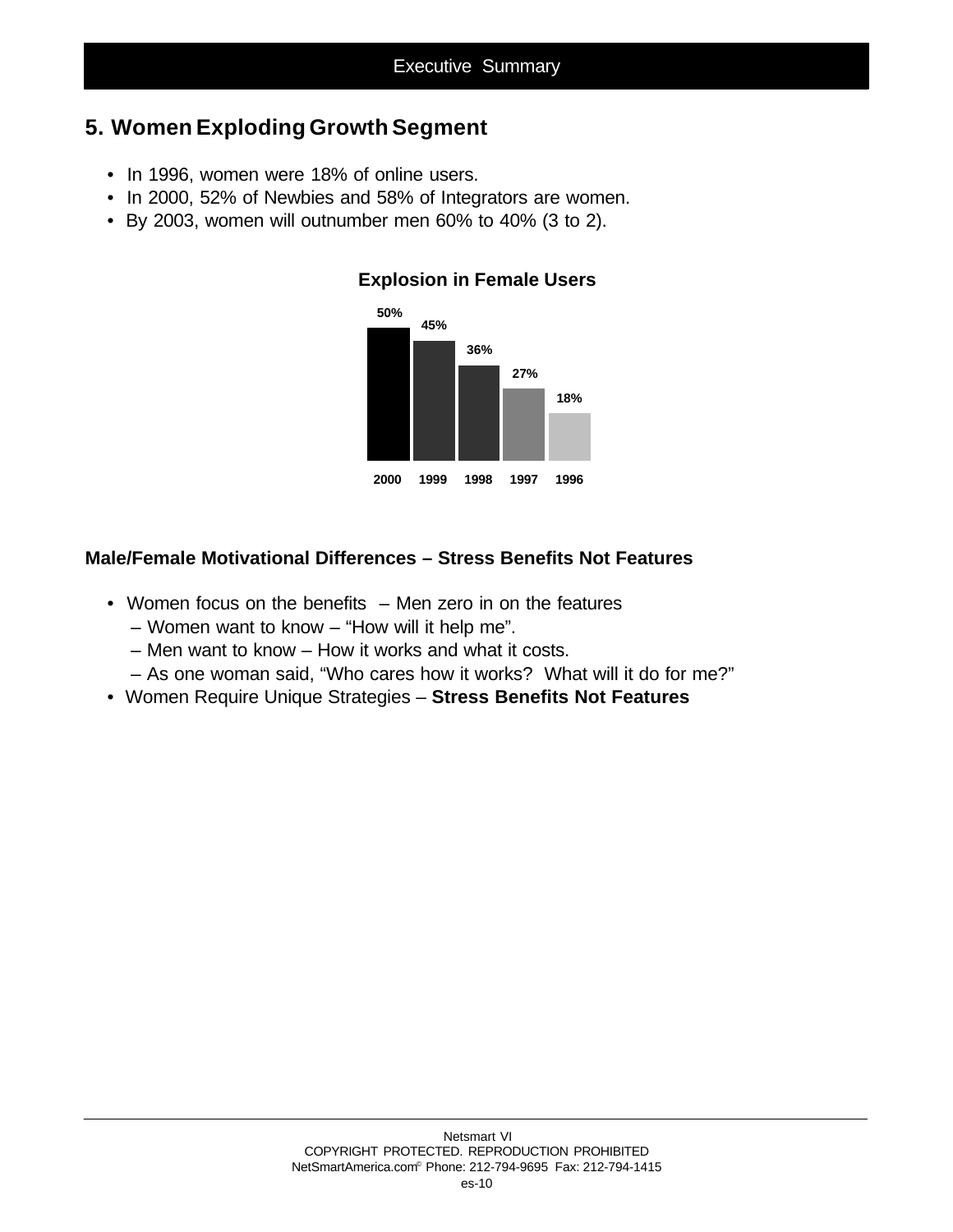### **6. Dramatic Shift in Consumer Behavior**

Your customers are online! If you don't change with them, soon you won't have any. No industry is immune. **The 21st century leaders will be those that Compete for the Future, not those who try to Protect the Past.**

The Internet is revolutionizing our everyday life.



#### **What has the Net replaced?**

- Online users are doing less
- Watching TV (45%)
- Calling Long Distance (32%)
- High-Ticket Shopping (27%)
- Shopping at Malls (20%)
- Reading Magazines (18%)
- Reading Newspapers (18%)
- Using Classifieds (16%)
- Branch Banking (11%)
- Offline Investing (10%)

#### **Online Users Doing Less**

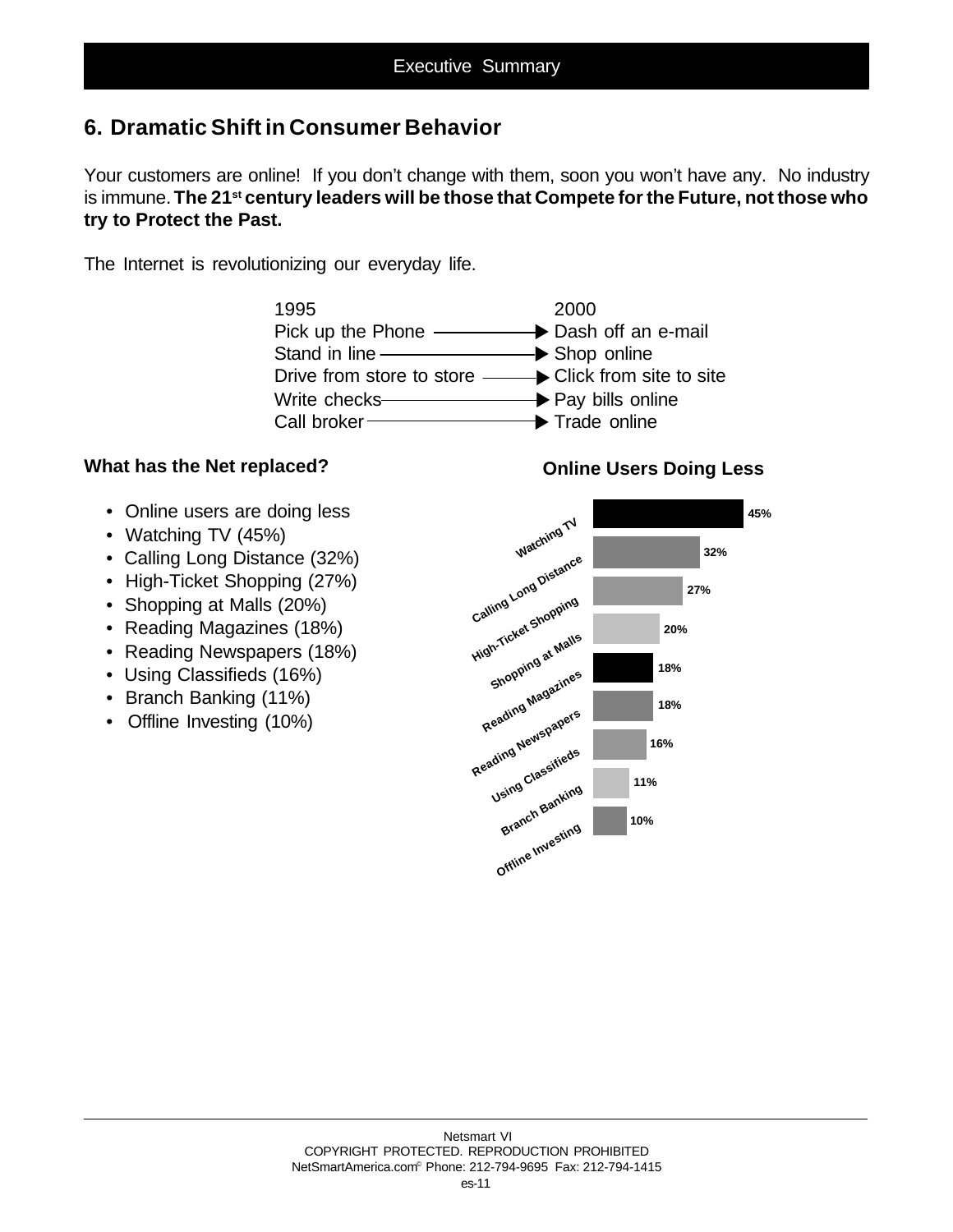### **7. NetSmart "Trendsetters" Forecast Future**

"The key to success is knowing where the puck is going and being there first." – Wayne Gretzky

Demographic and psychographics are descriptive – **Years Online are the only Proven Forecasting Tool**

| <b>Key NetSmart User Groups</b> | <b>Marketing Implications</b> |
|---------------------------------|-------------------------------|
| NetSmart: "Newbies"             | - Ground Floor Opportunity    |
| NetSmart: "Integrators"         | - Evolving into Trendsetters  |
| NetSmart: "Trendsetters"        | - Forecast Future             |

#### *NetSmart* **"Newbies" – Ground Floor Opportunity**

- • *NetSmart* "Newbies" are in the early stages of developing online habits.
- This is a ground floor opportunity to get your site bookmarked by the time they become NetSmart "Trendsetters", it's too late. Only 52% of NetSmart "Newbies" have bookmarks, versus 88% of NetSmart "Trendsetters".
- NetSmart "Newbies" will bookmark sites that offer easy navigation and 24/7 customer help.
	- These sites will be the online leaders in 2003.

#### **N***etSmart* **"Trendsetters" – Proven Forecasters**

NetSmart "Trendsetters" forecast what we can expect in 3 years as NetSmart "Newbies" evolve into NetSmart "Trendsetters" at warp speed.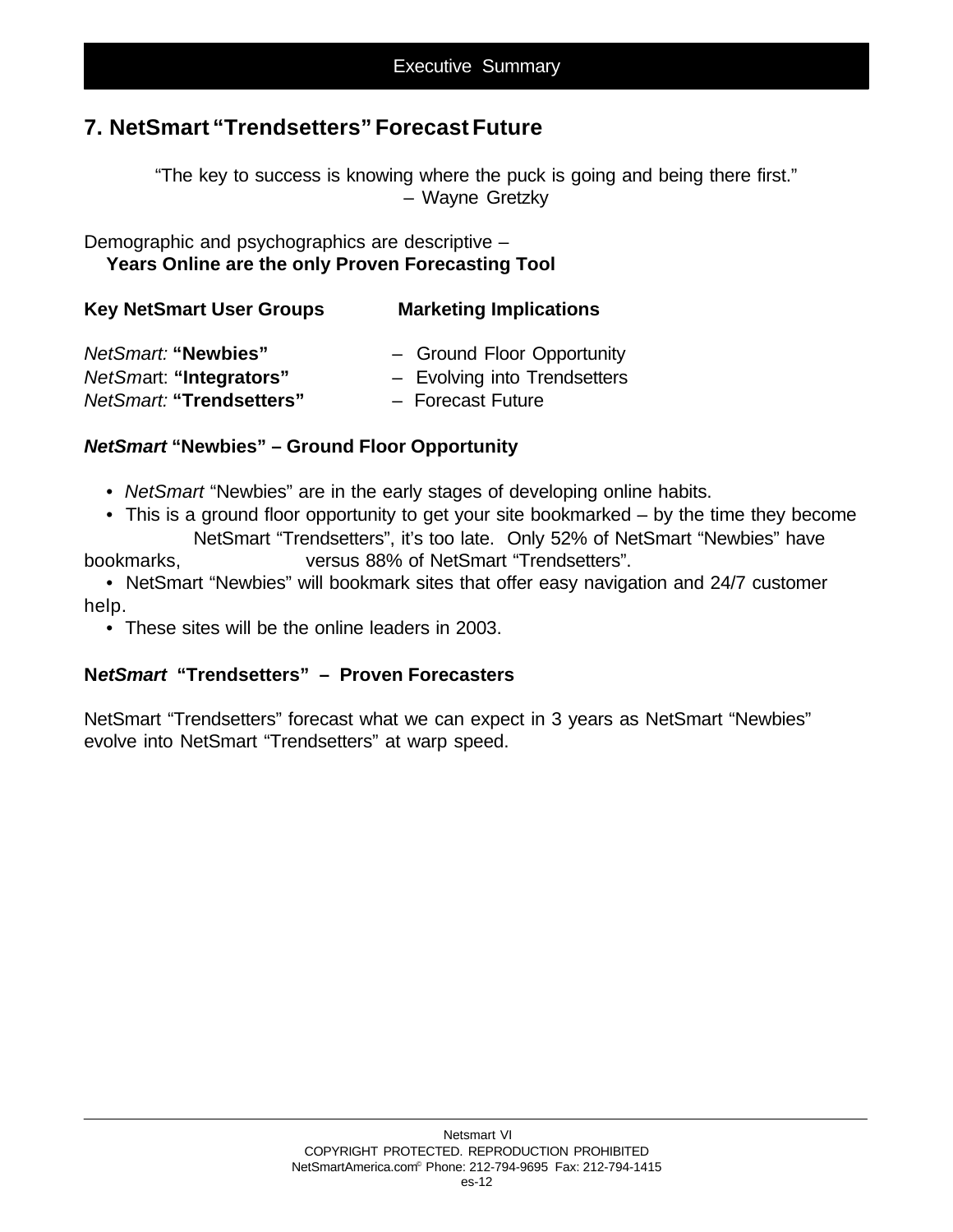## **8. Explosion in e-Commerce – Credit Card Concerns Evaporating**

The Internet has become the new Mall of America where mainstream users shop for everything from CD's to clothes to caviar. **Are you getting your fair share?**

- In 2000, 76% of online users made at least one online purchase up from 59% in 1999. – Of those, 70% paid with a credit card.
- Only 29% have strong security concerns.
	- Even 32% of those purchased with a credit card.



### **Credit Card Purchases Accelerating/ Security Concerns Evaporating**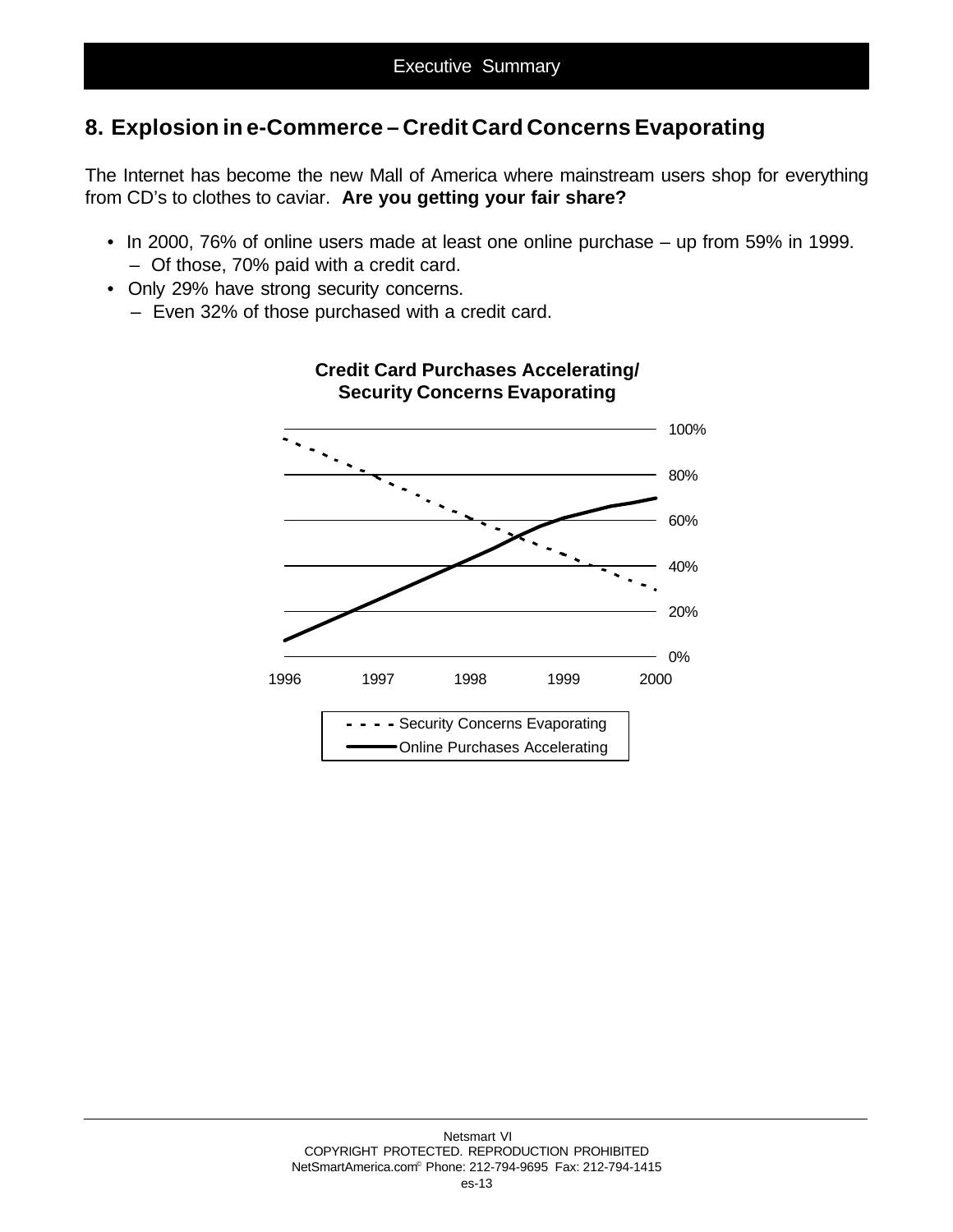#### **Credit Card Purchases Increase With Years Online**

- 56% of NetSmart "Newbies" purchased an online product. – Half (49%) paid with a credit card.
- 73% of NetSmart "Integrators" purchased.
	- Two-thirds (66%) paid with a credit card.
- 83% of NetSmart "Trendsetters" purchased.
	- Three-quarters (79%) paid with a credit card.

#### **Online Purchases Increase with Years Online**



#### **Five Core e-Commerce Motivations – Need States**

- 
- 
- "Want Personalized Recommendations" Books, CD's, game software
- "Want Newest Products" High-tech, fashion
- "Want to Save Time" All of the above
- "Want Ideas" Gifts and toys
- "Want Simplified Information" Computer, software, electronics
	-
	-
	-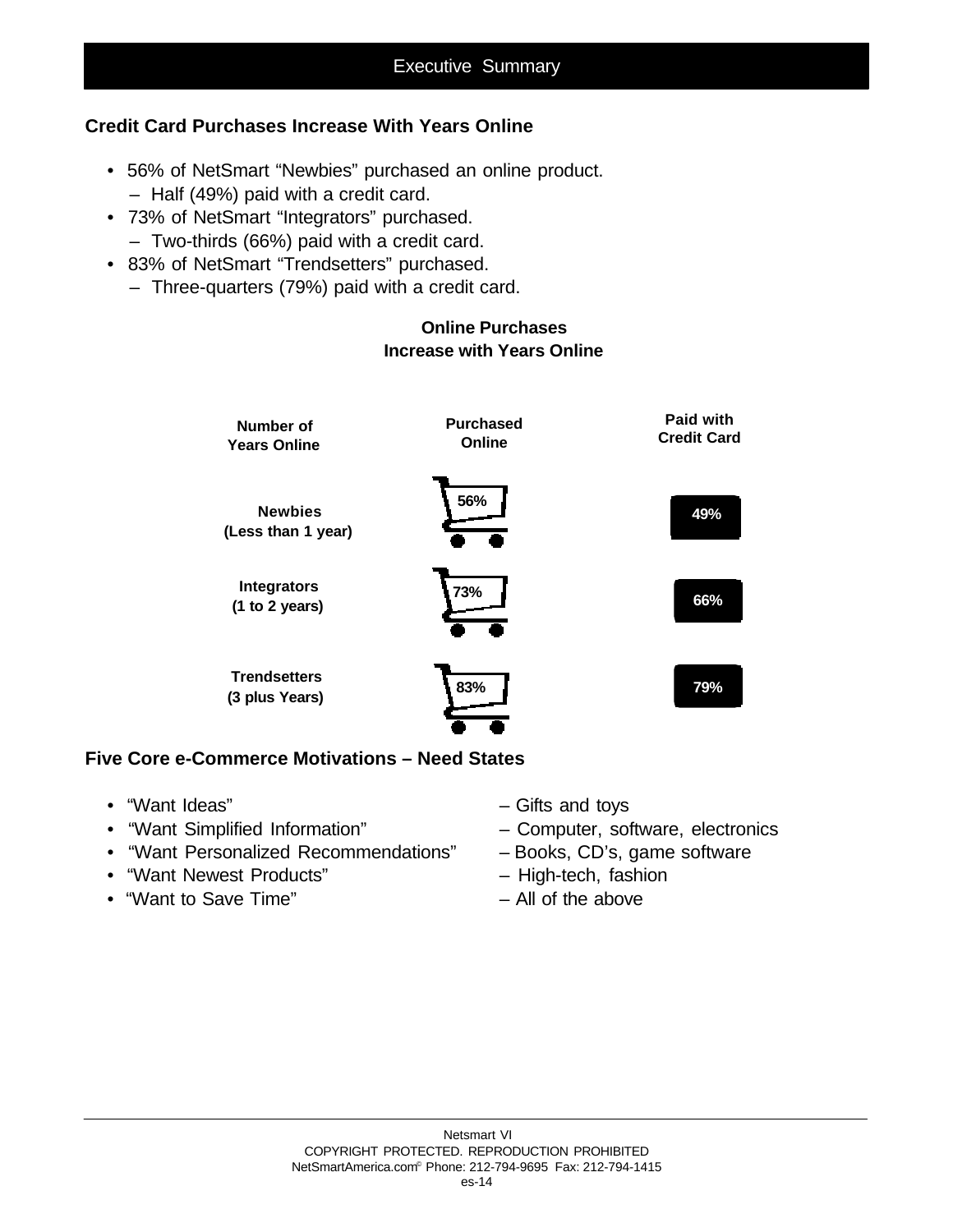#### **Most Frequently Purchased Products**

Gifts (46%) Catalog Items (26%) Software (44%) Toys (26%) Books (43%) Clothing (25%) Computers (30%) OTC/Rx (8%)

CD's (37%) Small Electronics (20%) Wireless Devices (37%) Cosmetics/Fragrance (8%) Groceries (5%)

#### **Abandoned Shopping Carts – 5 Key Problems**

Over half (53%) left e-Commerce sites with full shopping carts. The 5 key problems were:

- Check-out Problems (58%)
- Security Concerns (35%)
- "Just Looking" (35%)
- High Shipping Costs (34%)
- No Customer Service (26%)

#### **These are unnecessary lost sales!**



#### Netsmart VI COPYRIGHT PROTECTED. REPRODUCTION PROHIBITED NetSmartAmerica.com© Phone: 212-794-9695 Fax: 212-794-1415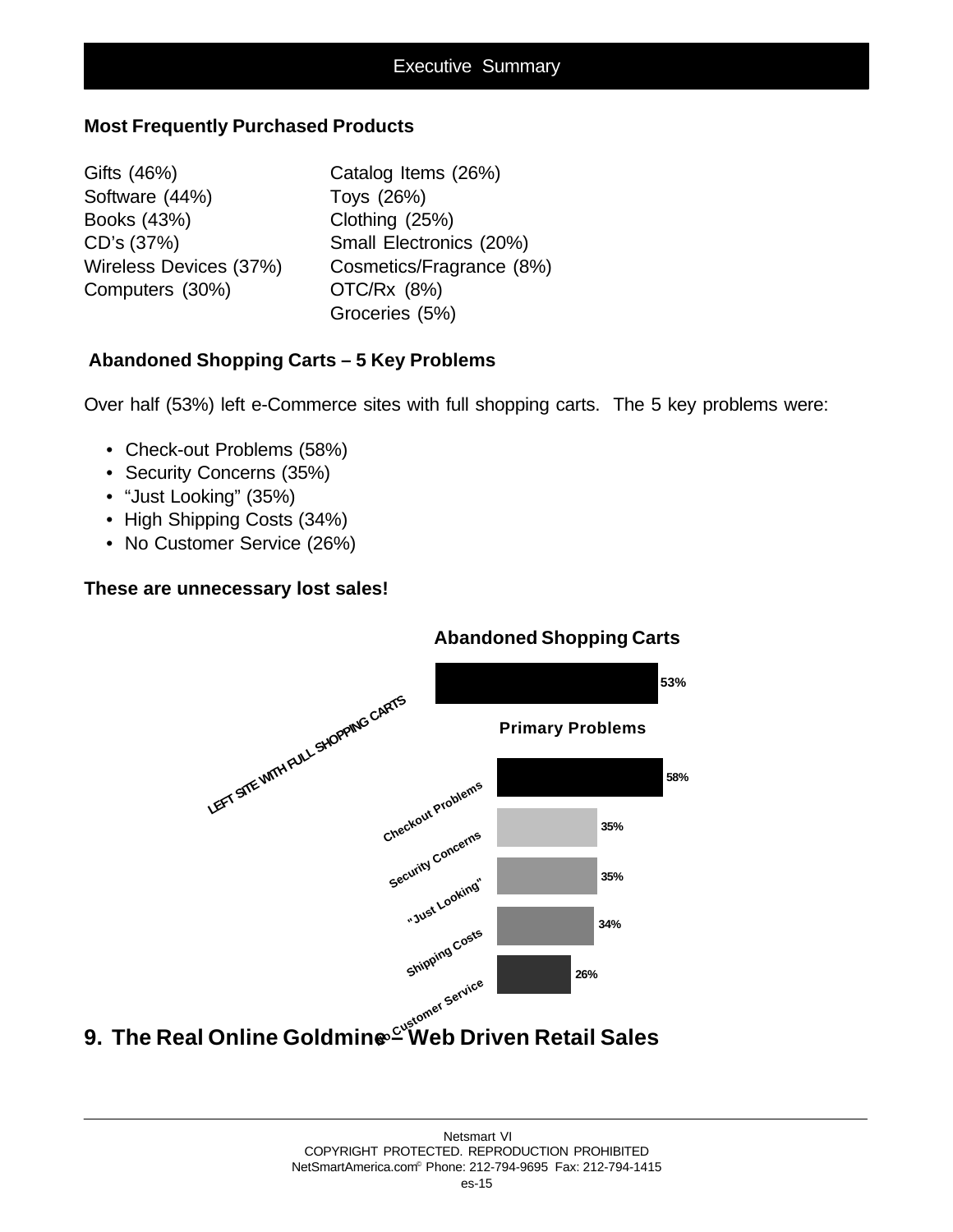e-Commerce sales are the gold nuggets – **The real goldmine is web driven retail sales.**

- The Internet is the most powerful persuasion tool in the history of marketing.
- "Consumers may not purchase high-ticket products online (yet!), but this is where they decide."
- A well-designed, fully interactive site can virtually close the sale.
- 80% regularly research high-ticket products online.
- 61% say, "It's the first place I go."

As one man said, "By the time I walk in the door, I know exactly what I want and I am willing to pay."

#### **Major Impact on Retail Sales (ROI)**

Autos – 64% researched – 51% purchased Computers – 62% researched – 73% purchased Appliances – 27% researched – 66% purchased Home Improvement – 30% researched – 60% purchased Furniture – 26% researched – 63% purchased



#### **High Ticket Retail Purchases**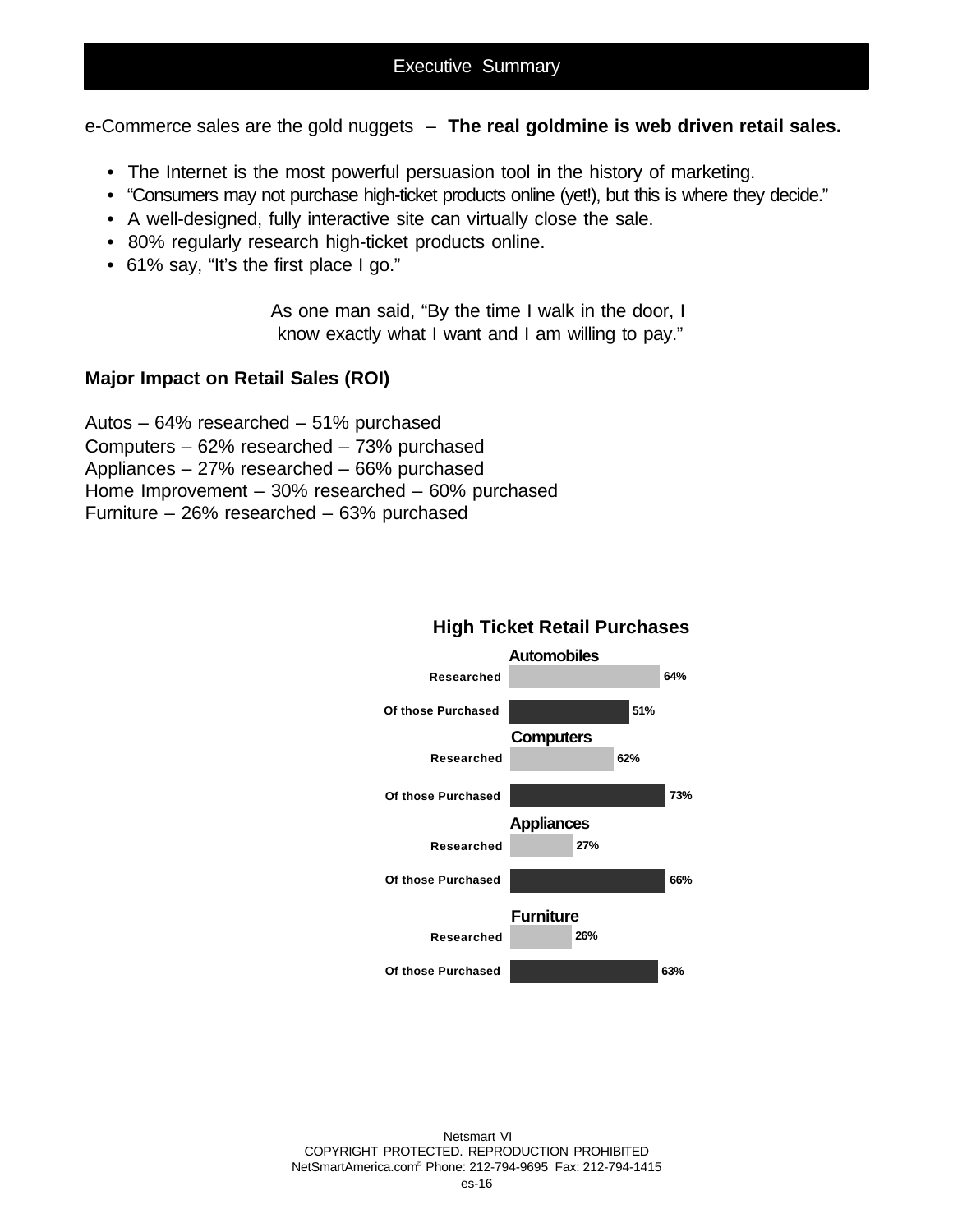### **10. 2000 – Year of e-Finance**

#### **Revolution in Banking Industry**

#### **Passwords are quickly replacing passbooks.**

- In 2000, one-fifth (21%) of online users bank online up from 16% in 1999.
- An additional 39% would consider it when security and privacy issues are resolved.
- Don't even think about surcharges the short-term goal is to attract long-term customers.

#### **Online Banking Increases By Years Online**

- The longer people are online, the more it becomes a way of life.
- Only 8% of *NetSmart* "Newbies" bank online 38% would consider it.
- 20% of *NetSmart* "Integrators" bank online 39% would consider it.
- 25% of *NetSmart* "Trendsetters" bank online 35% would consider it.
- By 2003, over a third of online users will bank online.

#### **Women – Prime Prospects**

- 70% of women pay the monthly household bills.
	- Almost half (45%) have visited a bank site.
	- **These hassled female monthly bill-payers will be a driving force in online banking.**

#### **PC's will be ATM's of the New Economy**

• By 2003, over a third will pay bills online.

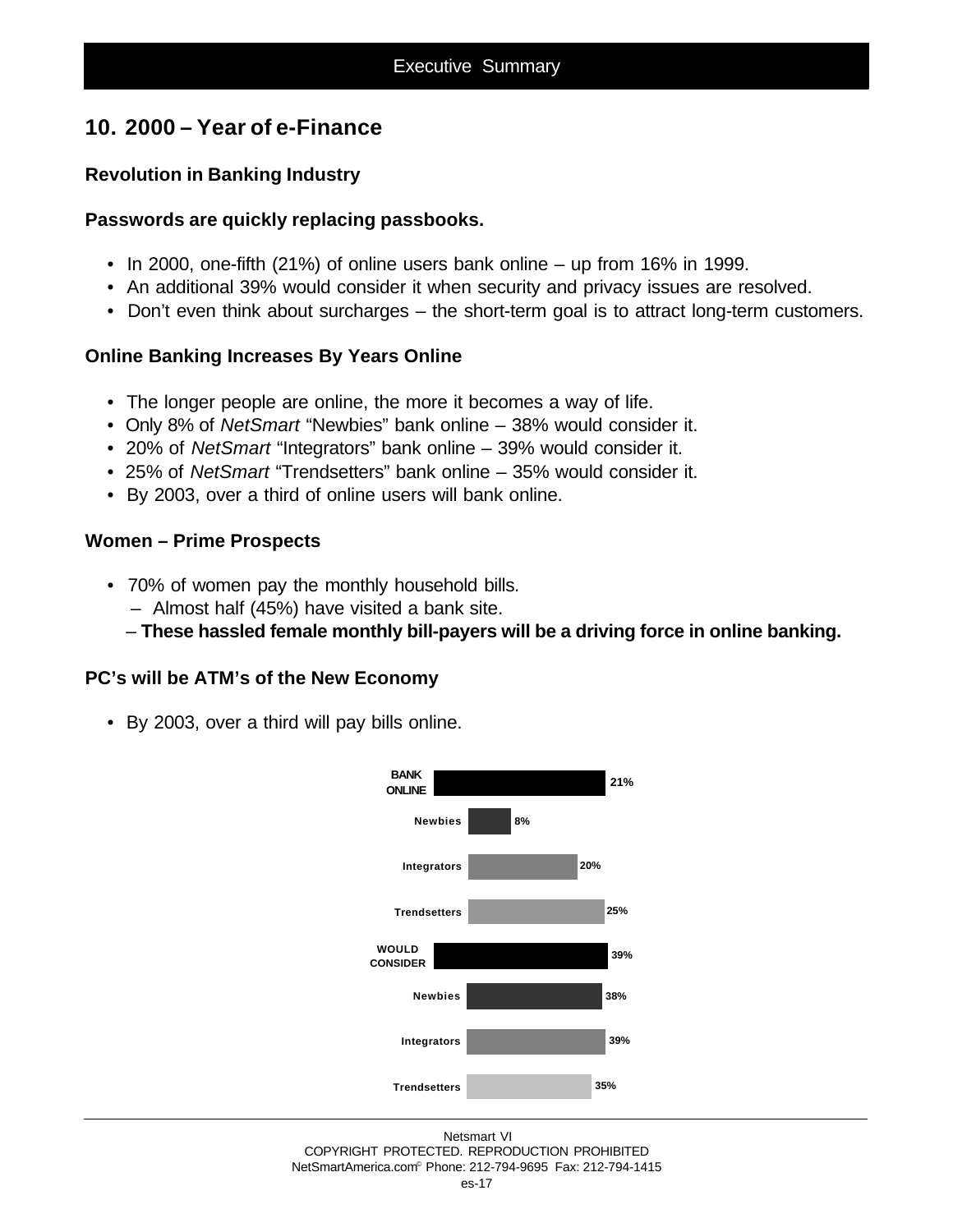### **Online Investing – Wave of the Future**

We are becoming a nation of "Day Trader Wannabes" – "Even cabbies give you stock tips."

• Two thirds (66%) of online users own stocks and/or Mutual Funds – 54% own stocks and 54% own Mutual Funds.

• 13% currently invest online, but over a third (39%) of those still rely on the expertise of their traditional broker for recommendations and advice.

- An additional 37% claim they would consider online investing for lower fees.
- There are two major hesitations to online investing:
	- While consumers claim "I make my own decisions," most still value a second opinion.
	- Most important, many worry about their own computer expertise. "I could end up

pressing the wrong keys and losing a million."



#### **Current Online Users-Investments**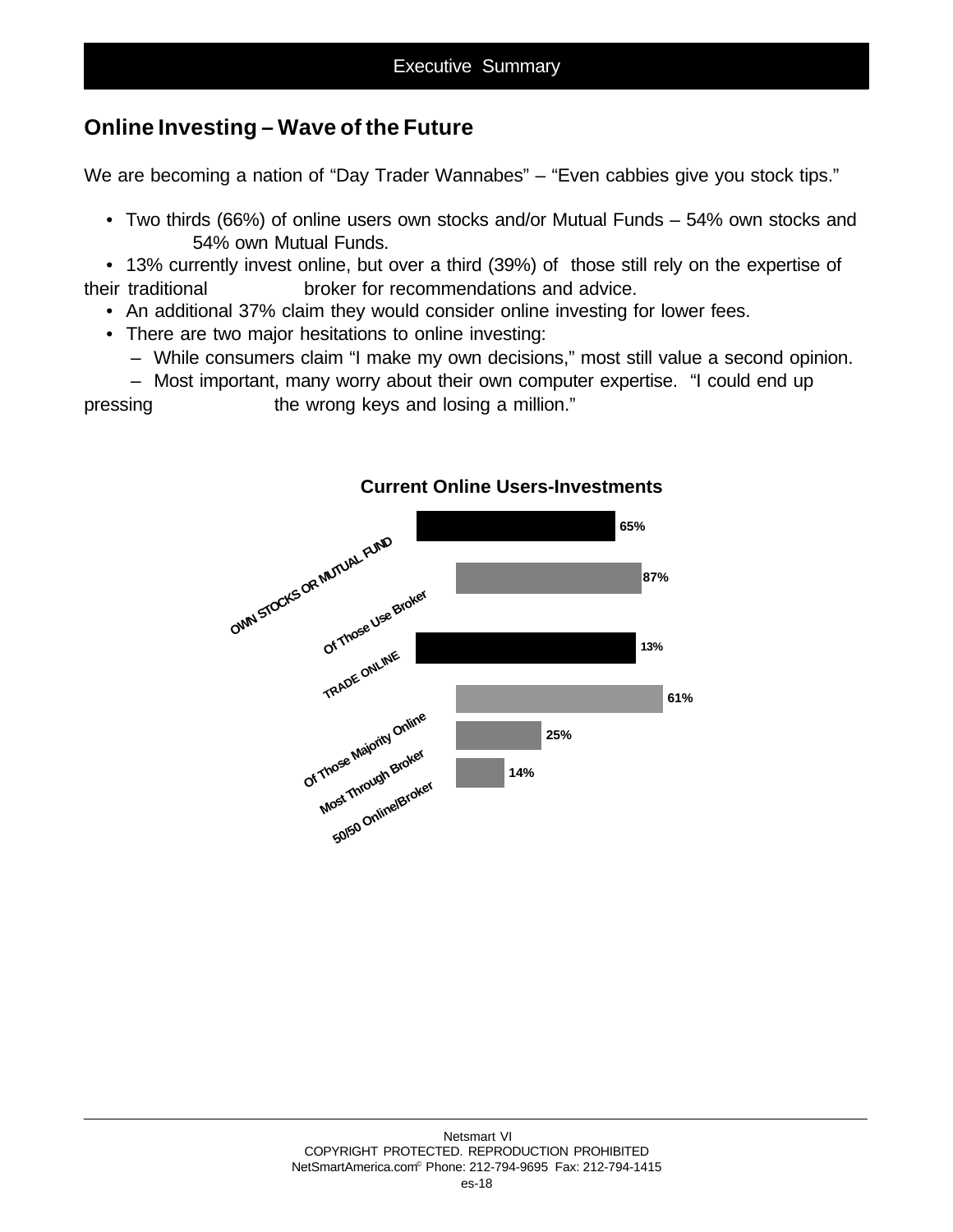# **Other Key Online Product Categories**

## **Packaged Goods, Healthcare, Travel and Media**

#### **Packaged Goods Sites Take Branding to a New Level**

The Internet takes relationship marketing to a whole new level. Websites give marketers the opportunity to get consumers actively involved with their brand. Equally important, websites are ideal to introduce new products to a highly receptive audience  $-$  90% are interested in new products. These early adopters and opinion leaders will not only be the first to try it, they will also e-mail their friends on the powerful Internet grapevine. The key to trigger this word of mouth is to make sure your site provides something unique and worth talking about.

#### **Evolving Market**

- Over a quarter (28%) of consumers visit Packaged Goods sites.
- 57% are time-starved female multi-taskers.
- The big news is 43% are health-conscious men.

#### **Core Motivations and Expectations – Ideas and Information**

- The three nagging questions women face day in and day out are:
	- "What's for dinner?"
	- How to stretch the weekly budget
	- Time-saving shortcuts
- They expect Packaged Goods sites to provide recipes, coupons and timesaving tips.
- Both men and women are interested in in-depth nutritional information and dieting tips and advice.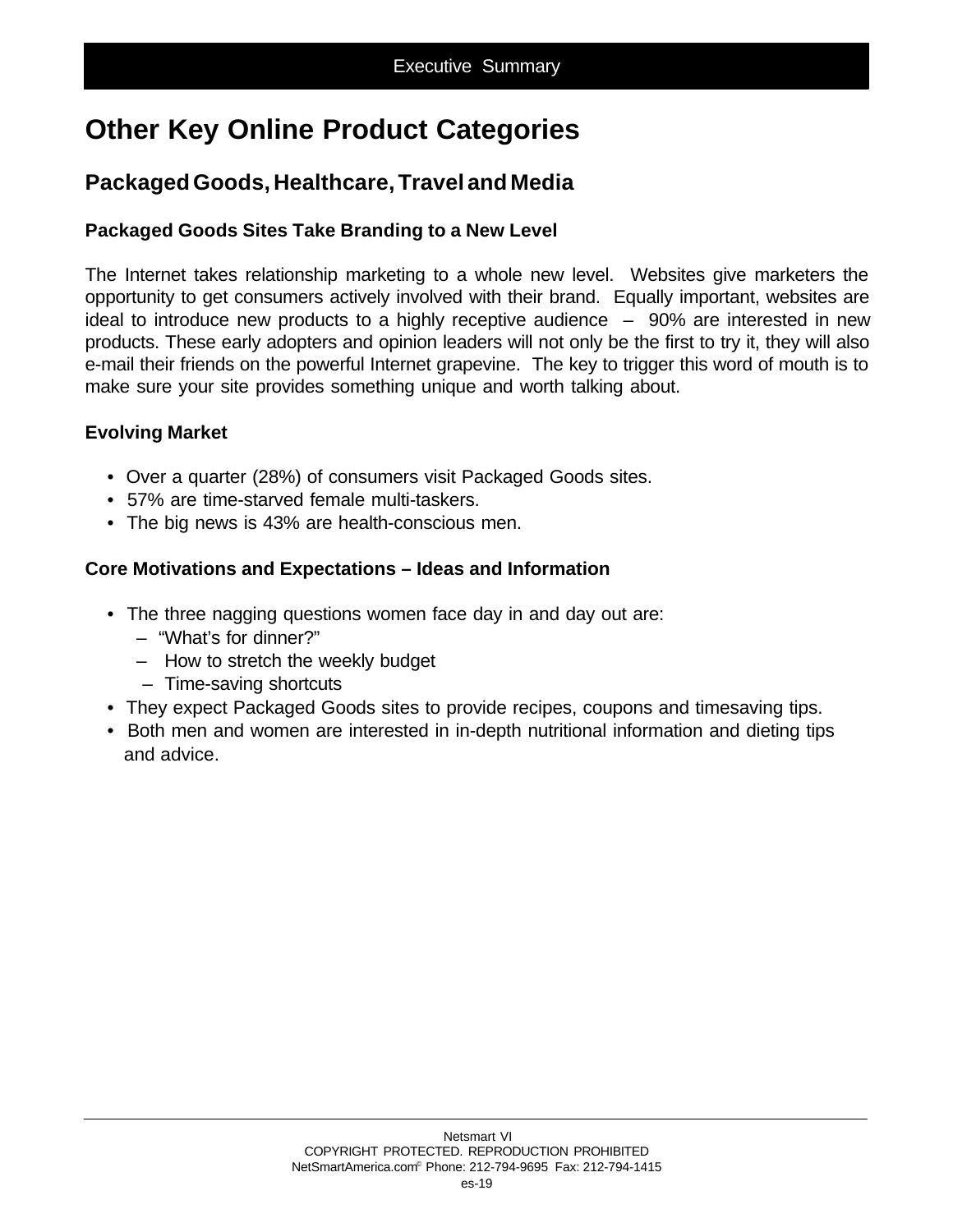#### **Online Grocery Shopping – Niche Market**

- As of now, there is limited availability and advertising for this timesaving convenience.
- 4% buy groceries online up from 2% in 1999.
- It has the strongest appeal to upper-income, younger shoppers without children.
- The major online grocers are Peapod, Netgrocer and Webvan.

 – With more widespread availability and aggressive promotion, online grocery shopping will become a way of life for the group of time-starved consumers.

#### **Interest in Private Label Pet Food Purchases from Manufacturer**

- 68% of online users have pets 47% have dogs and 42% have cats.
- 5% purchase pet foods online.
- Pet food purchasers tend to buy in bulk many buy a 2 to 3 week supply of these heavy packages.
- 22% claim they would consider purchasing private label pet foods online.
	- This overcomes the retail distribution channel conflict.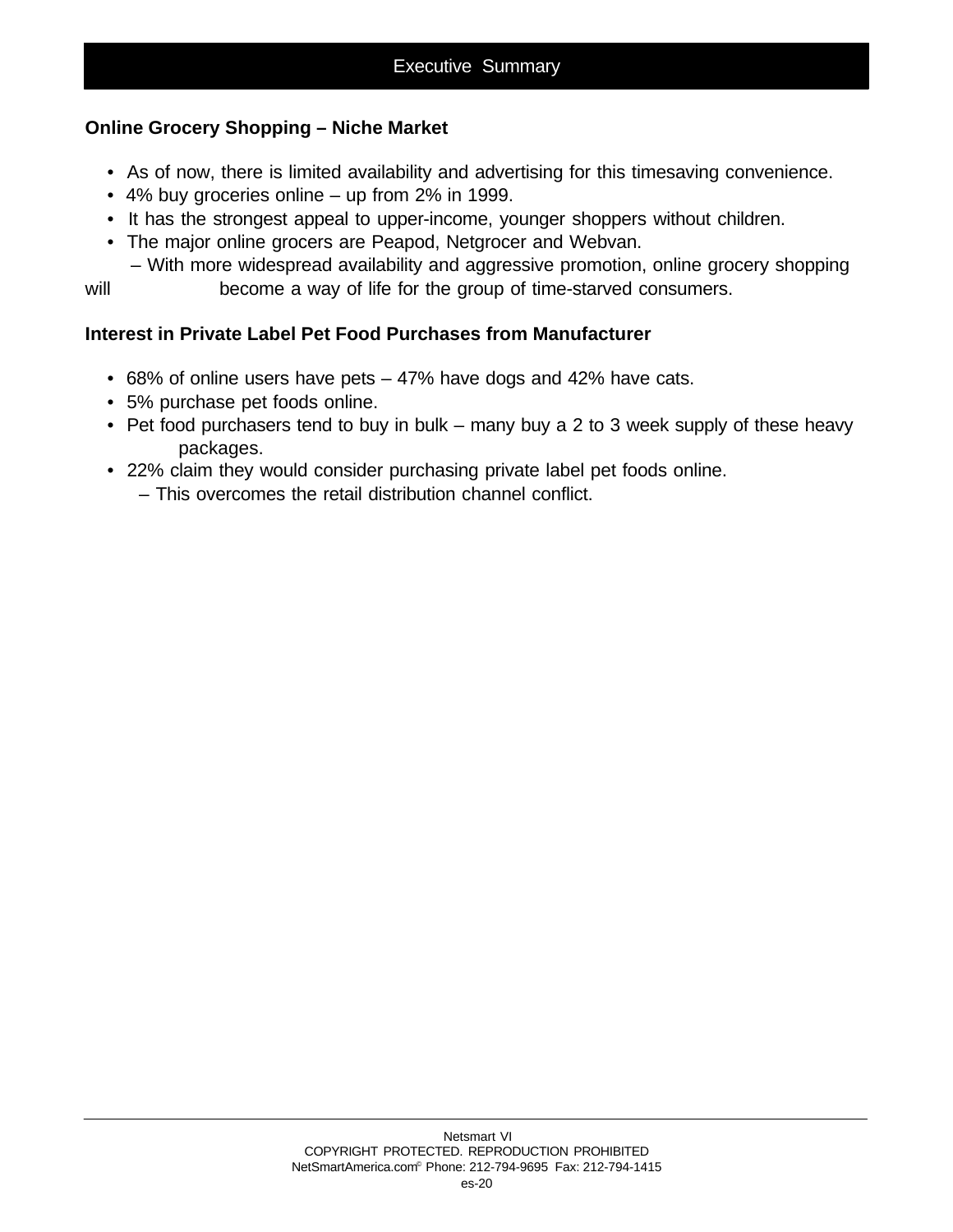#### **Healthcare – OTC/Rx and HMO's – Highly Receptive Audience**

We are living in a health-conscious society and your prime prospects are online. Regrettably only a small percentage of pharmaceutical companies and healthcare providers have embraced this unique marketing opportunity. **Despite the limited availability and lack of widespread promotion – 21% have visited an OTC/Rx site and 23% a healthcare provider site.** These are the prime prospects they want to reach. Over the past five years, NetSmart has discovered – availability drives demand.

#### **OTC/Rx Websites – Profile of OTC/Rx Website Visits**

- 59% are women "Dr. Mom"
- 41% are health-conscious men
- OTC/Rx site visitors are 43 years old; 69% are married and 45% have children.
- The average household income is \$57,200.

#### **Strong Impact on Brand Image**

- 79% report online information made them more interested in trying the product or "asking my doctor."
	- **Doctors honor 60-70% of patients' requests.**

#### **Core Motivations and Expectations –**

#### **New Product Breakthroughs, Advice, Simplified Information**

- OTC/Rx site visitors are extremely interested in new products (80%).
- **This is a highly receptive audience of early adopters and opinion leaders who will spread the word on the powerful Internet grapevine.**
- 81% seek advice ranging from first aid to drug interactions.
- 79% go online to "Become Better Informed About Serious Illnesses."

#### **Trust – Key to Success**

- • **Trust is essential to successful OTC/Rx websites.**
- Like a trusted local pharmacist, the trust has to be earned, through:
	- Simplified Explanations (68%)
	- Interactivity and Prompt E-mail Responses (65%)
	- Non Self-serving Content (54%)

#### **Online Drugstore Shopping – Strong Potential**

• While only 5% have purchased OTC's and 4% filled prescriptions – 31% are willing to consider both.